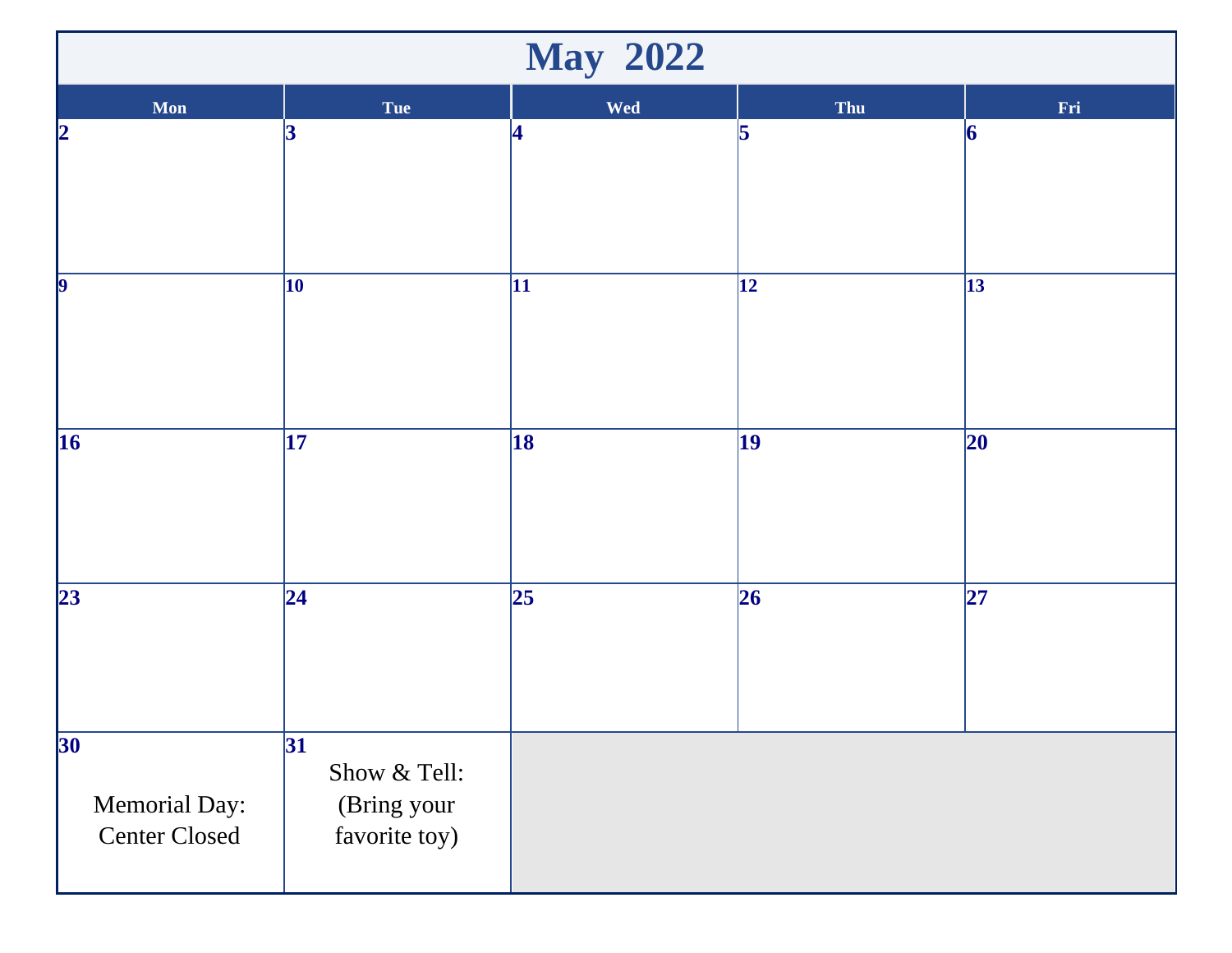| <b>June 2022</b>                          |                                |                                             |                             |                                                                                          |  |  |  |
|-------------------------------------------|--------------------------------|---------------------------------------------|-----------------------------|------------------------------------------------------------------------------------------|--|--|--|
| Mon                                       | Tue                            | <b>Wed</b>                                  | Thu                         | Fri                                                                                      |  |  |  |
|                                           |                                | Child of God<br>(Cross Craft)               | <b>Birdhouse Sign Craft</b> | Parrot Craft<br>-Nature Walk<br>(Bird Watching)                                          |  |  |  |
| <b>6 FLOWERS &amp; TREES</b>              | $\overline{7}$                 |                                             |                             | 10                                                                                       |  |  |  |
| <b>Tree Craft</b>                         | <b>Flower Necklace</b>         | <b>Painting Flower Pots</b>                 | <b>Planting Seeds</b>       | God's Flower Craft                                                                       |  |  |  |
| 13 SPACE                                  | 14                             | 15                                          | 16                          | 17                                                                                       |  |  |  |
| All About Space                           | <b>Rocket Pulley</b><br>(STEM) | <b>Telescopes</b>                           | <b>Outer Space Stencils</b> | Show & Tell<br>(Bring a toy that has to<br>do with space or begins<br>with the letter S) |  |  |  |
| <b>20 VEHICLES</b>                        | 21                             | 22                                          | 23                          | 24                                                                                       |  |  |  |
| <b>Train Craft</b>                        | <b>Shark Cars</b>              | <b>Boat Craft</b>                           | Airplane Craft              | Show & Tell<br>(Bring a toy that is<br>a vehicle)                                        |  |  |  |
| <b>27 LAND ANIMALS</b>                    | 28                             | 29                                          | 30                          |                                                                                          |  |  |  |
| Different Kinds of<br><b>Land Animals</b> |                                | Animal Sticker Craft   Scratch Animal Craft | <b>Color Scratch Cross</b>  |                                                                                          |  |  |  |